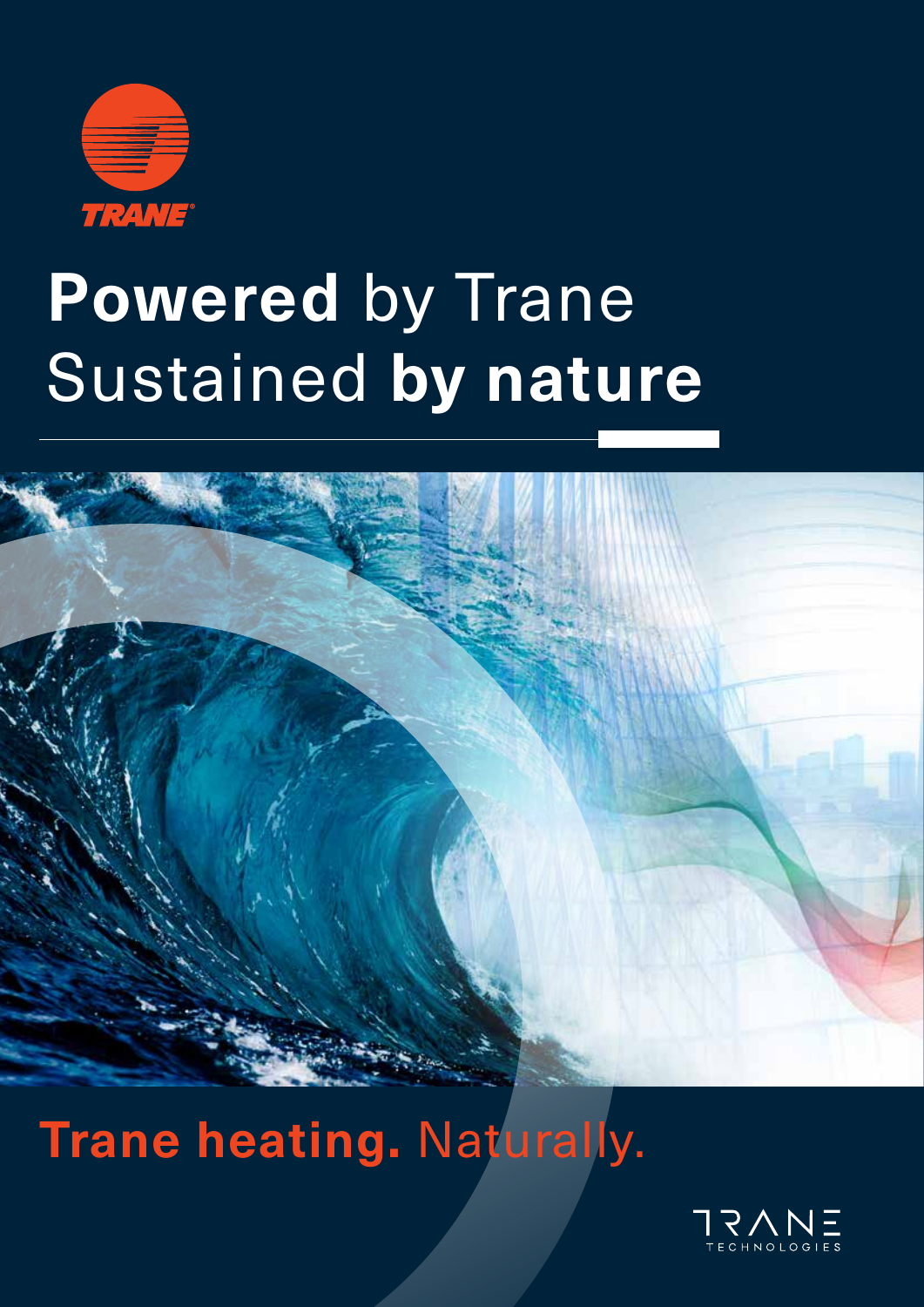# **Powered** by Trane Sustained **by nature**

**Trane heating.** Naturally.

Facing **unprecedented climate change**, we must all **challenge what's possible** to make our world sustainable. Our society demands that we act bolder and take steps to positively influence our climate and our planet.

Governments raise the standards to **increase energy efficiency** and **decrease emissions** and buildings have a critical role to play since buildings are one of the most energyintensive sectors.

Considering that today most European buildings use gas or oil boilers for heating, we at Trane, are committed to using **renewable resources available in nature** as part of our contribution to mitigate climate change and reduce carbon footprint.

Over decades, we've **partnered with building owners and facility managers** to understand their challenges and **explore exciting opportunities**, such as **repurposing untapped thermal energy** within buildings.

Now, by **leveraging new technologies** and challenging our industry's way of thinking, by pushing the boundaries of what is possible, we've designed climate-friendly HVAC solutions to fully **satisfy any possible combination of cooling and heating needs.**

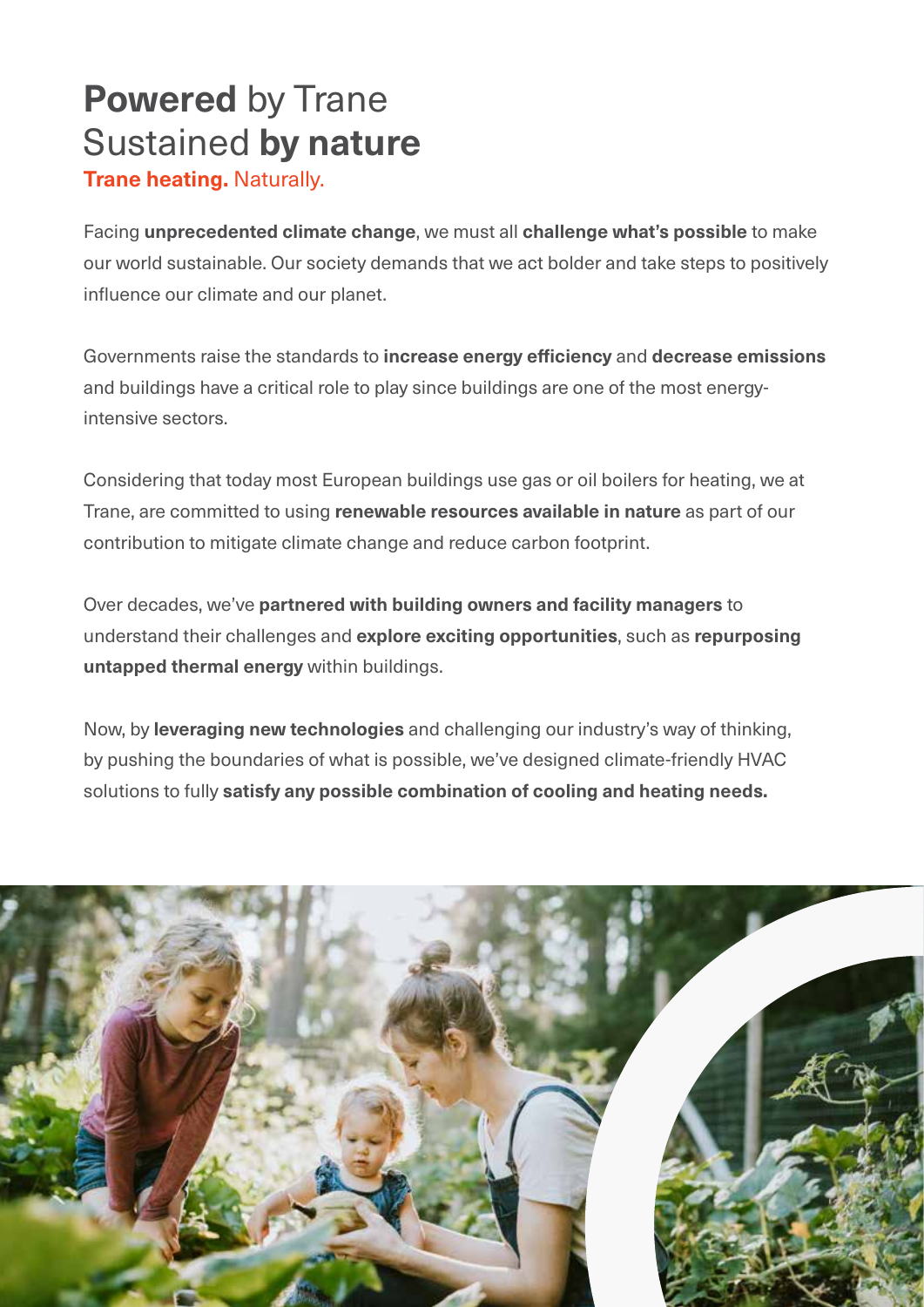## **Air-to-water** heating solutions



**PIEEQ** 

Scroll heat pumps with inverter 6-70 kW



**FLEX** 

Modular scroll heat pumps 55-130 kW





Scroll heat pumps CXB 14-87 kW CXB High temperature 23-38 kW





Scroll indoor heat pumps **CXCN** 62-327 kW



SINTESIS<sup>"</sup> ADVANTAGE

Scroll heat pumps **CXAF** 290-680 kW



**BALANCE** 

Scroll multi-pipe units CMAC 50-880 kW



**SINTESIS** BALANCE"

Scroll multi-pipe units CMAF 280-680 kW



AquaStream<sup>36</sup>CONQUEST

Scroll heat pumps CXAM/CXAX 40-300 kW



**RTXC**

Screw heat pumps RTXC 380-1500 kW